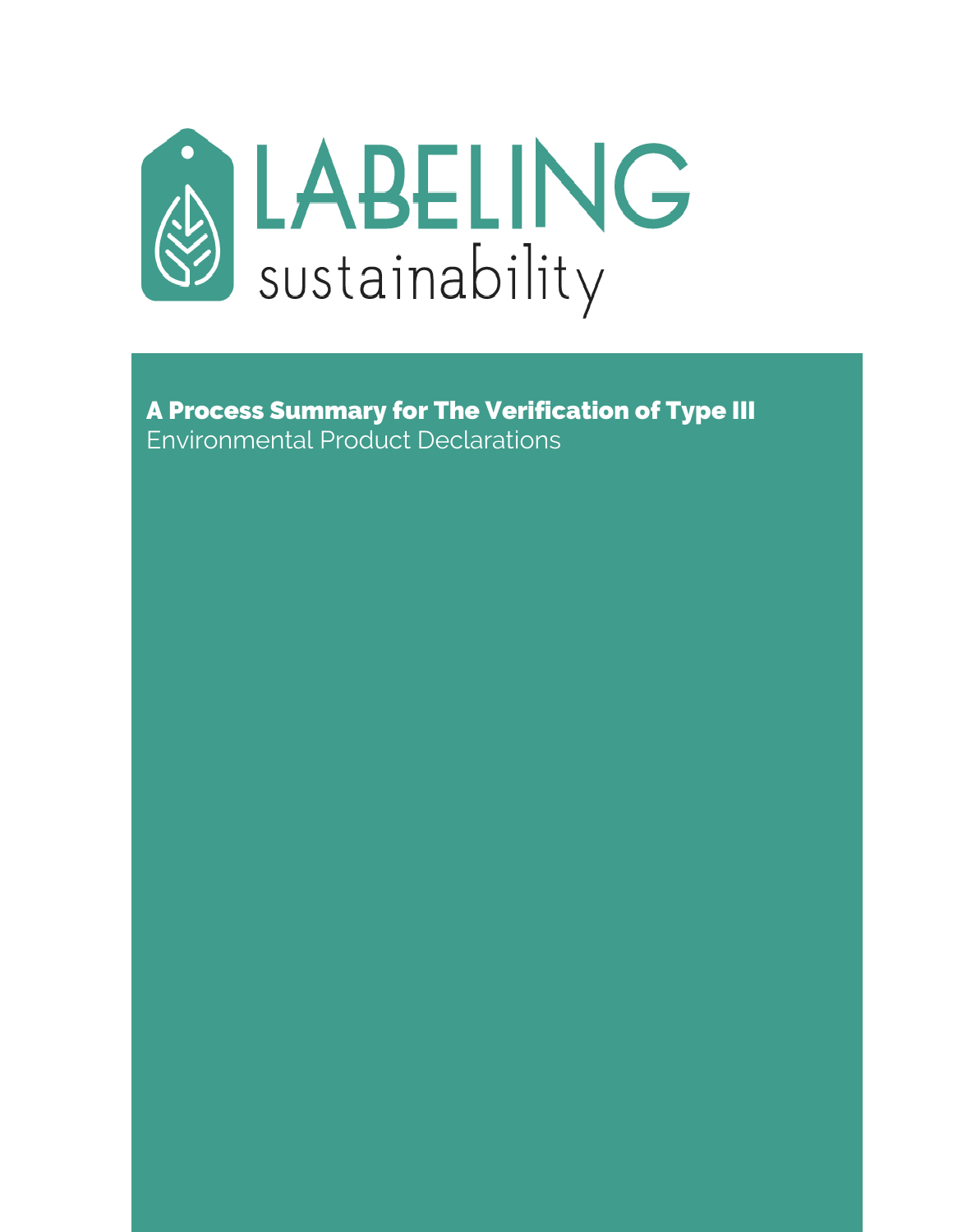#### Introduction

This process as defined herein is for the procedures performed by a verification body for validating an Environmental Product Declaration (EPD) in accordance with the guidelines outlined in the ISO 14025:2006 The terminology used in this documentation is in accordance with ISO 14040, ISO 14044, ISO 14025, and ISO 21930. Consult these standards for any questions regarding the use of such terminology.

In this process description the "Verifier" shall refer to the person performing the EPD verification in compliance with the Labeling Sustainability's General Program Instructions; in compliance with all processes and procedures to complete the EPD process; and thus, publish it to the EPD System for which Labeling Sustainability is the program operator. The "Practioner" refers to the party who performed the original LCA study either as an initial study Practioner or a third-party LCA verifier.

# **Verification Description**

The verification process shall include, but is not limited to, 1). Accessing the data collected in the Life Cycle Analysis as performed as the basis of the EPD, including all calculations used in the LCA; 2). Adherence to the Project Category Rules (PCR) defined methodology for calculating impacts for all LCA-based calculations; 3). All environmental performance information as existing in the EPD and4). All additional environmental information is included in the EPD as defined by the PCR.

In cases where the EPD is based on a previously verified LCA study, the LCA calculations are not subject to review if that study was third-party verified and less than 3 years old. Their compliance with the PCR and all other reported environmental information is not exempt from verification and all applicable procedures shall be followed.

When multiple products are considered for verification under the same EPD the Practioner may use a sampling method as part of the LCA study. The sampling method must be declared as part of the EPD and verified by a third party. If the EPD is a renewed verification and changes in the background data of the EPD may have occurred, the verification and declaration of the EPD should focus on a variation that is +/- 10% from the original reported data.

#### **Verification Procedure**

The verification procedure is broken into two parts: document review and verification. Document review is an analysis of all documents, data, and information included in the EPD. This includes the underlying LCA study, and any additional documents included as part of the EPD to determine environmental impacts. All business data deemed as confidential will remain confidential during the verification and reporting process. The Verifier shall not disseminate or otherwise retain for use any information disclosed to them as part of the EPD process, without permission from the organization.

#### **Document Review**

The main objectives for the document review process are 1). to determine adherence with the LCA and EPD in accordance with the General Program Instructions and valid Project Category Rules; 2). Verify the procedures for updating the information in the CA and EPD and: 3). to verify the processes and procedures for product-related conformity with any/all applicable environmental laws.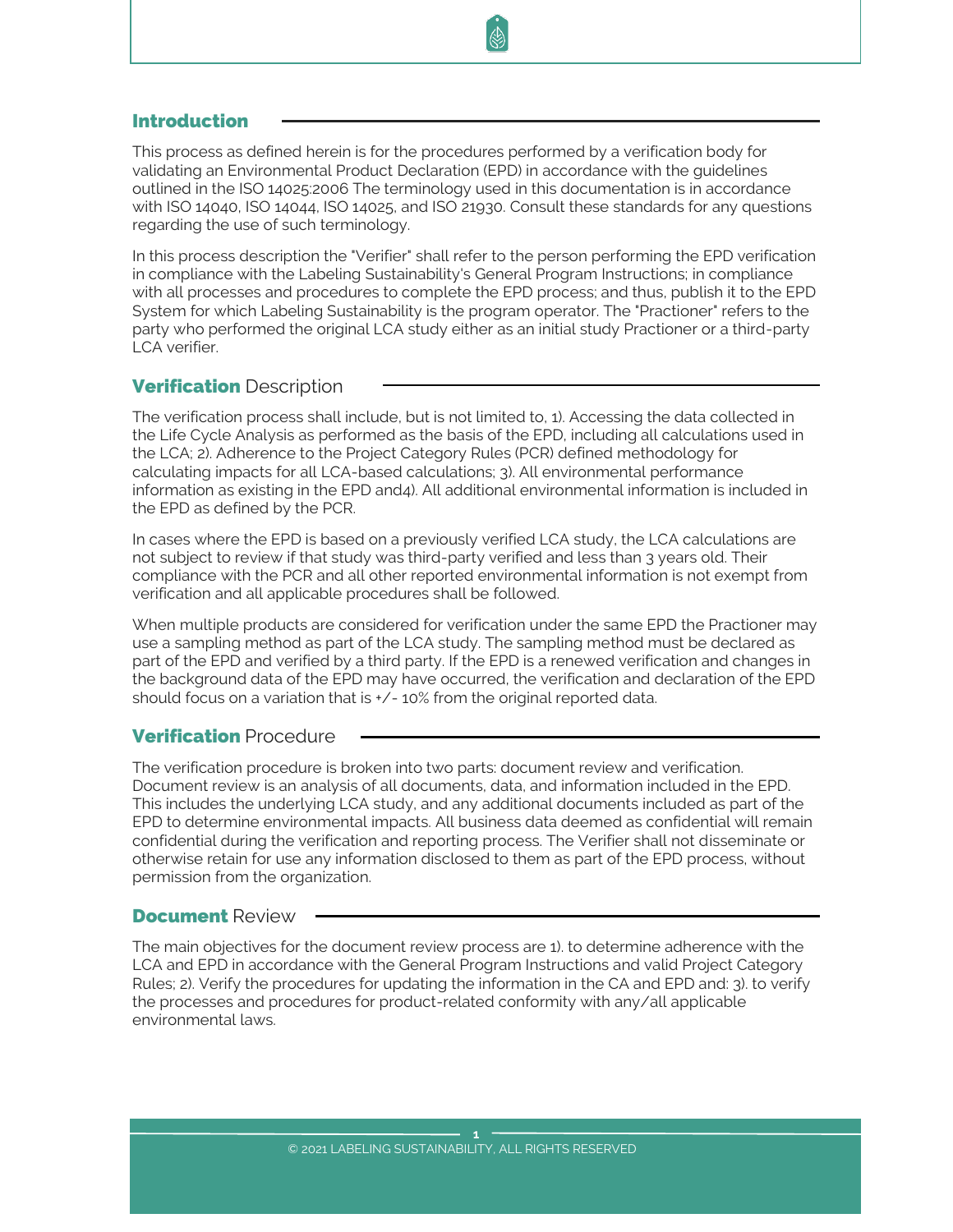### Document Contents

The EPD shall contain the information as required by ISO 14025:2006 Section 7.2 Declaration Content. For ease of use the information, as it appears in the ISO 14025:2006, is as follows (International Standards Organization, 2006):

- 1. Identification and description of the organization making the declaration;
- 2. Description of the product;
- 3. Product identification (e.g. model number);
- 4. Name of the program and the program operator's address and, if relevant, logo and website;
- 5. PCR identification;
- 6. Date of publication and period of validity;
- 7. Data from LCA, LCI or information modules (see 7.2.2):
- 8. Additional environmental information (se 7.2.3):
- 9. Content declaration covering material and substances to be declared (e.g information about product content including specification of materials and substances that can adversely affect human health and the environment, in all stages of the life cycle);
- 10. Information on which stages are not considered, if the declaration is not based on an LCA covering all life cycle stages;
- 11. Statement that environmental declarations from different programs may not be comparable;
- 12. Information on where explanatory material may be obtained.
- 13. Does not apply to proprietary information relating to materials and substances covered by intellectual property rights or similar legal restrictions. It may also not be appropriate for declarations concerning intangible products.

### Validation

Validation focuses of the validity of the information and data included in both the LCA study and the EPD. In this phase the verifier conducts a sample which focuses in particular on the processes and activities with the greatest impact on the environmental impacts. The main validation process objectives are:

Assess the accuracy of information contained in the LCA study and the subsequent EPD. Default environmental impacts for use in EPDs are included in Appendix A.

Review the procedures established for updating the information in the LCA and EPD

- Analyze compliance with processes and environmental product-related laws
- When examining the organization, the Verifier shall consider the following criteria:
	- o The product type, complexity of the processes associated with the LCA study and EPD
	- o Presence of a certified Environmental Management System
	- o The presentation of information and relevant data sources
	- o Specific requirements as outlined in the Project Category Rules

The Verifier shall perform either an "at desk" or "on site" verification based on the Verifier's complete understanding of the manufacturing processes. As a substitute for an "on site" review the Manufacturer may elect to send video to the Verifier to make clear any unclear processes in the manufacturing process. Other technological adaptations may be accepted by the Verifier such as Video Facetime and other video applications. The complete understanding of the manufacturing process is mandatory for the Verifier and the manufacturer must make all attempts to make those processes clear.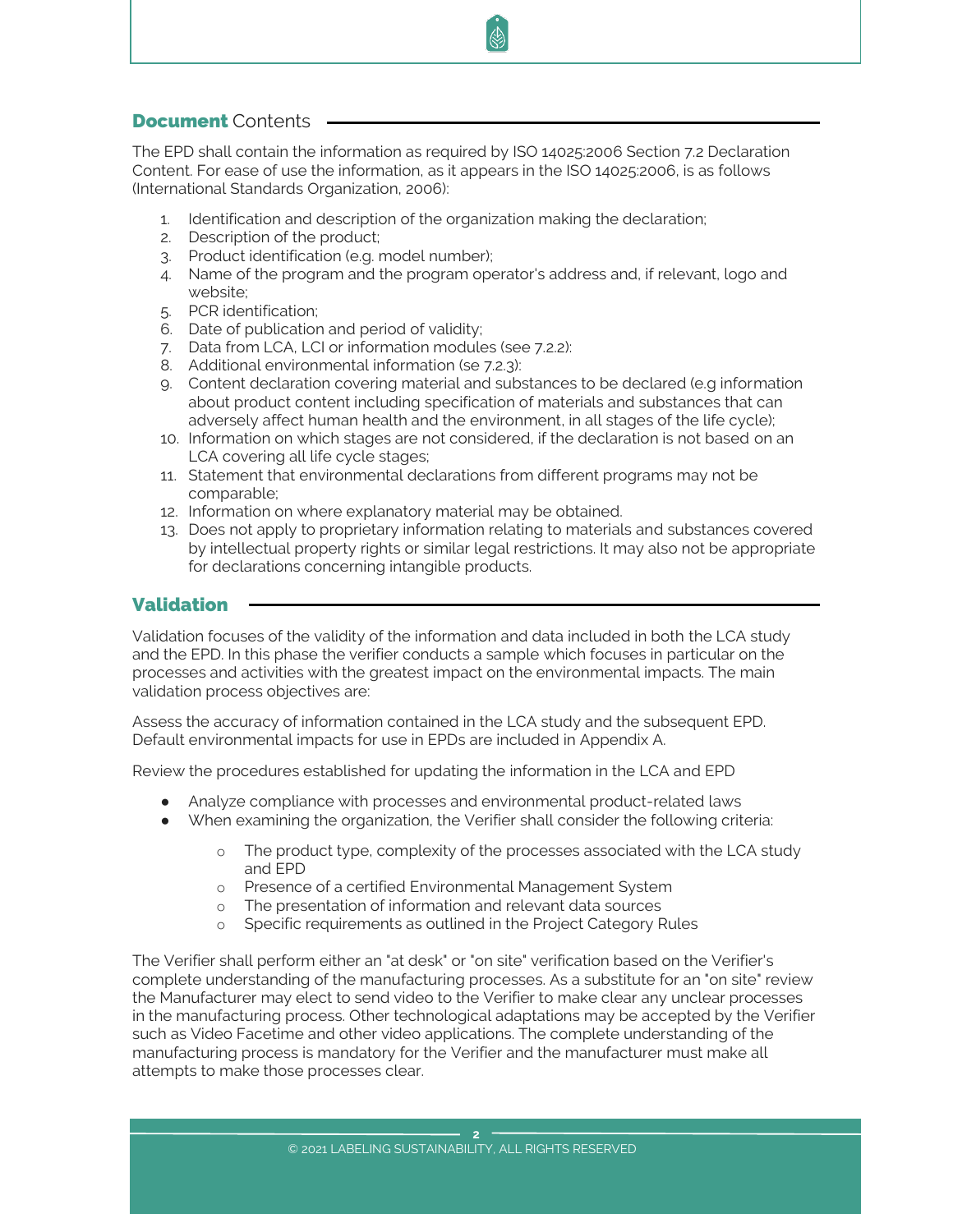## **Validation Procedure** for Product Specific EPDs

- 1. Life Cycle Analysis study and adherence to the Project Category Rules. The Verifier shall verify the LCA was performed in accordance with ISO 14040, ISO 14044, and the Project Category Rules. The Methods section specifically follows these guidelines and subsequently the impact assessment calculations have been conducted accordingly to these standards.
- 2. When verifying the LCA against the PCR the Verifier shall compare the way in which the Functional Unit was defined to the description of the Functional Unit in the PCR.
- 3. All efforts shall be made by the Verifier to determine the validity of the data used and the calculations were made in a correct way based on the inventory analysis results and factors.

Sample checks are to be used by the Verifier to check the unit processes and the information modules vs. the PCR modules. The verifier shall choose sampling for the impact categories with the highest overall footprint in the LCA.

The Verifier shall check the EPD information specifically focusing on:

- presentation of the Background information to ensure that it is in a clear and understandable way,
- the overall presentation of the material is credible and there is cross references to supplementary material to further explain material that may be confusing,
- and the EPD follows the correct layout.

The Verifier shall perform due diligence to ensure that the product and the manufacturing of it follow any relevant environmental legislation to the region/country/global production of the product. This includes raw material extraction.

The Verifier shall specifically be concerned with materials and chemical substances related to pollution permits included in the EPD.

No mention shall be made by the Verifier or the Program Operator as to the legality of the product, its manufacturing process, or its supply chain.

#### **EPD Verification Report**

The Verifier shall provide a transparent process by which to verify the EPD. A complete checklist can be downloaded from labelingsustainability.com for the verification process. The product of the verification process is a verification report in English. The report shall primarily adhere to confidentiality while keeping documents about the verification process. The final report shall be included in the EPD registration request when submitted to Labeling Sustainability.

## Verification Responsibilities of The EPD Owner/Company

The company shall perform the verification step to fully comply with the steps to publish their EPD in the Labeling Sustainability EPD system as per ISO 14025. As part of the follow up during the EPD verification process the company shall provide the verifier the ability to view the manufacturing process to ensure that they have not changed since the initial LCA process if more than 1 year has passed since the completion of the LCA and the verification of the EPD. This is not a redo of the LCA but a visual check of the processes. A prearranged site visit shall be arranged by the company. In lieu of a site visit it can also be deemed acceptable by the verifier to use facetime or video conferencing software to view the current manufacturing practices. Al arrangements shall be made in advance between the company and the verifier.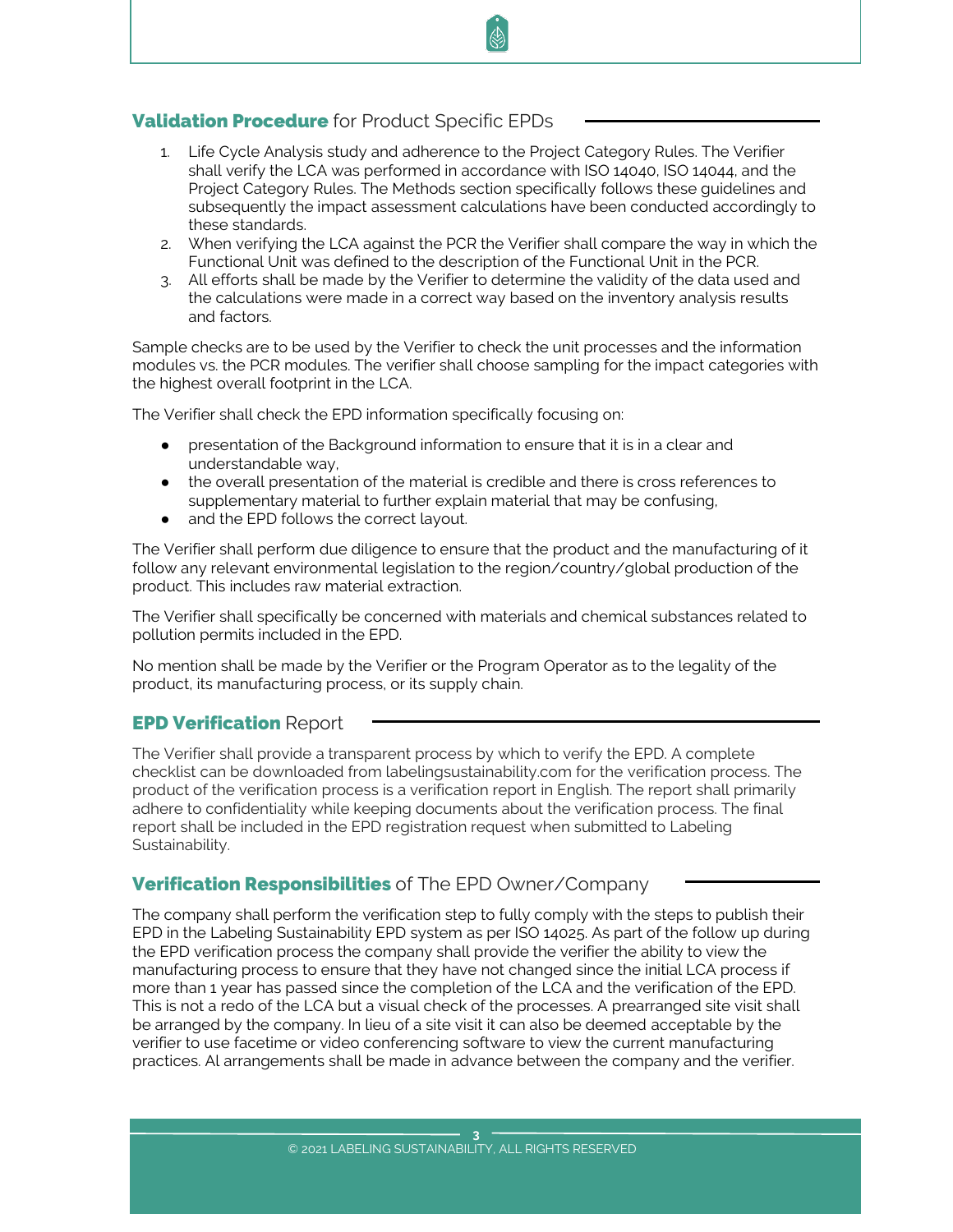In order to begin the EPD process the following documents must be presented to the verifier in English:

- A copy of the LCA/LCI study in English. Included in this shall be a description of the LCA/LCI calculations detailed
- Enough for the verifier to examine their compliance with LCA/LCI methodologies as defined by ISO 14040 and the defining PCRs.
- A copy or reference link to the Product Category Rules (PCRs)
- A declaration from the company that they are aware of the EPD process and have in place a system to notify the verifier if there are any changes in manufacturing during the validity period of the EPD. The process shall be defined and give a specific time period for notifying the verifier of any changes that is not greater than 90 days from the manufacturing change. This includes both raw material changes as well as manufacturing processes. This document shall be signed by the company and submitted with all documentation in English or translated by a credible source.

# **Updates During Surveillance and** Corrections Due to The Verification of an

Existing EPD

The threshold for determining a product has changed if one of the environmental indicators has worsened by more than 10% compared with the data in the most current version of the EPD. A notification of changes in the declaration will be issued by the verifier to the program operator stating the changes and revisions made to the existing EPD. Those changes will also be registered by the verifier. There is not a charge for updating of existing EPDs; it is included in the registration/yearly fees.

## **Final Documents** for EPD Registration

To register the EPD with the Program Operator, Labeling Sustainability, the company shall submit the following:

- 1. The verified EPD complete with the verifier's signature
- 2. The signed disclosure form that is the manufacturer's intent to publish the EPD on Labeling Sustainability's website where it will be publicly available for viewing and download.
- 3. The registration payment of (\$US) \$500. This is an annual fee and must be paid to keep the EPD in good standing and registered.

# **Appendix A:** Default Environmental Impact Categories for Use in EPDs

The potential environmental impact is calculated using characterization methods that associate the sale of a pollutant emission to selected so-called characterization/conversion factors. Based on this background data and conversion factors the potential environmental impact can be calculated.

In addition, ISO 14025 lists the following as minimum impacts required. Type Ill environmental declaration shall, according to the selected option), include the relevant data from LCA-studies, LCI-studies and/or information modules. These may include, but are not limited to, the following categories derived from the life cycle stages or additional environmental information. These data shall be clearly separated in the following three categories (International Standards Organization,2006):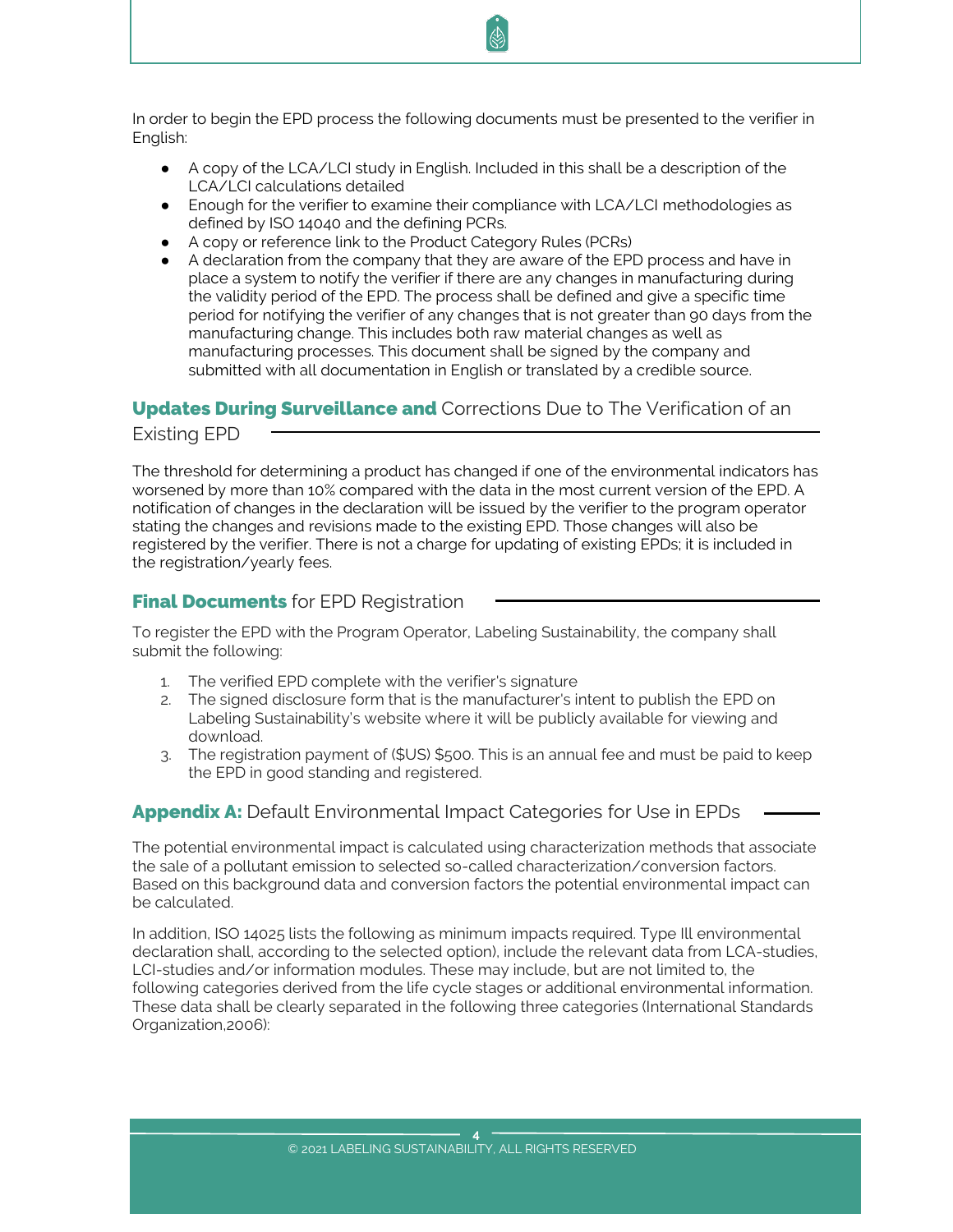- 1. Data from life cycle inventory analysis (LCI), according to the PCR, including
	- consumption of resources, including energy, water and renewable resources, and
	- emissions to air. water and soil:
- 2. Indicator results of life cycle impact assessment (LCIA), if applied, including
	- climate change,
	- depletion of the stratospheric ozone layer,
	- acidification of land and water sources,
	- eutrophication.
	- **•** formation of photochemical oxidants,
	- depletion of fossil energy resources, and
	- **•** depletion of mineral resources;
- 3. Other data such as quantities and types of waste produced (hazardous and nonhazardous waste).

For a complete list of how these requirements translate in impact factors please consult the PCR.

#### References

International Standards Organization. (2006). Environmental labels and declarations - Type Ill environmental declarations - Principles and procedures. Geneva: ISO